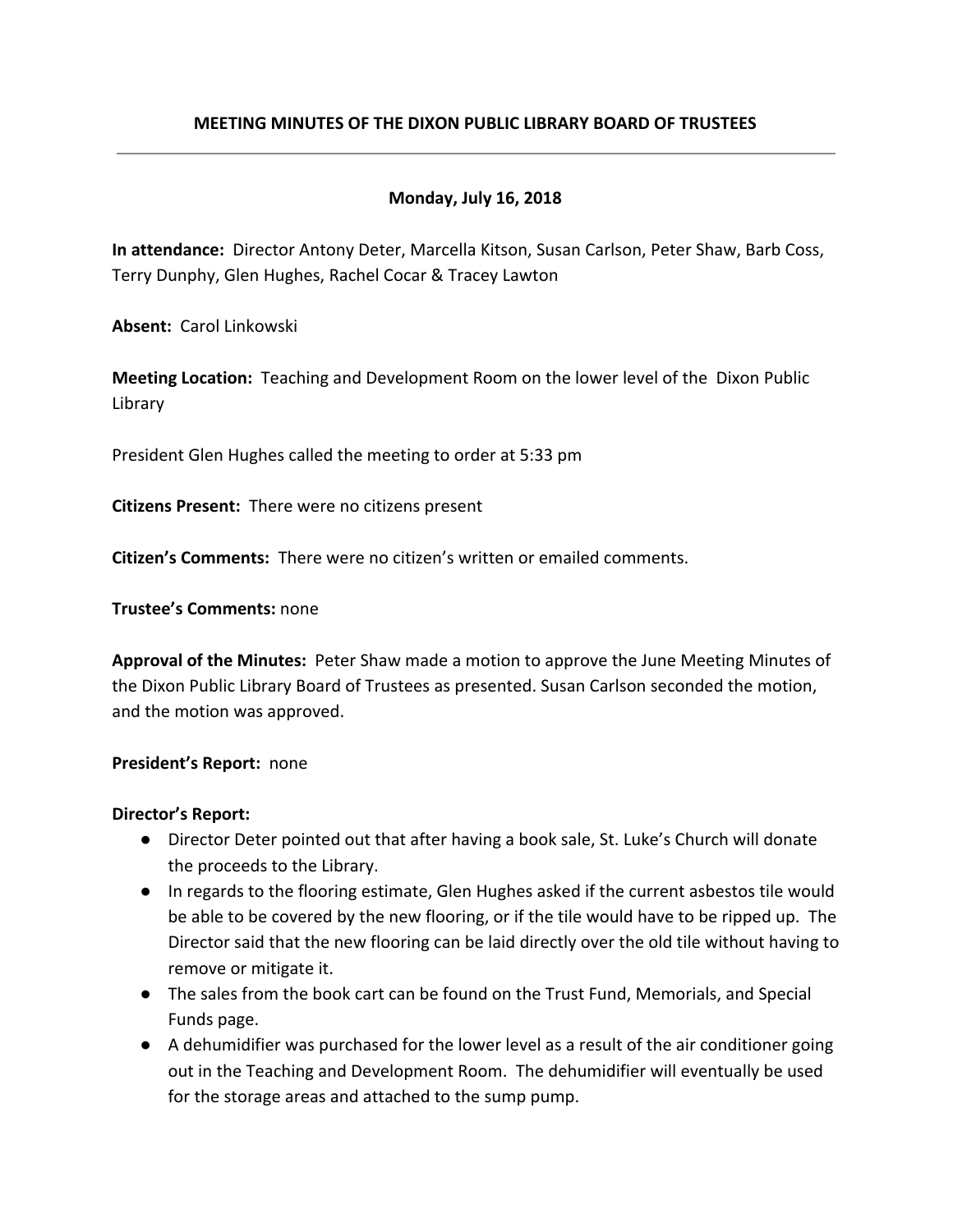- When comparing the numbers from last year to this year, most areas of circulation are up with the exception of the CD collection. The director is looking into the possibility of phasing the CD's out and replacing them with a digital music service.
- ComEd has suggested ways to save the taxpayers money like changing the light bulbs to LED. The director is looking at these savings as well as a possible rebate from ComEd when the new air conditioning unit is installed.

## **Treasurer's Report:**

Peter Shaw made a motion to ratify the Treasurer's Report for July. Barb Coss seconded the motion and a verbal vote was taken:

Susan Carlson: aye Rachel Cocar: aye Barb Coss: aye Terry Dunphy: aye Glen Hughes: aye Marcella Kitson: aye Tracey Lawton: aye Peter Shaw: aye The motion was unanimously carried.

**Invoices and Expenditures:** Susan Carlson made a motion to ratify the Library Invoices and Expenditures for July. Terry Dunphy seconded the motion and a verbal vote was taken:

Susan Carlson: aye Rachel Cocar: aye Barb Coss: aye Terry Dunphy: aye Glen Hughes: aye Marcella Kitson: aye Tracey Lawton: aye Peter Shaw: aye The motion was unanimously carried.

## **Committee Reports:**

- ❖ **Finance and Budget:** none
- ❖ **Building and Grounds:** none
- ❖ **Personnel and Salary:** none
- ❖ **By-Laws, Policies, and Procedures:** none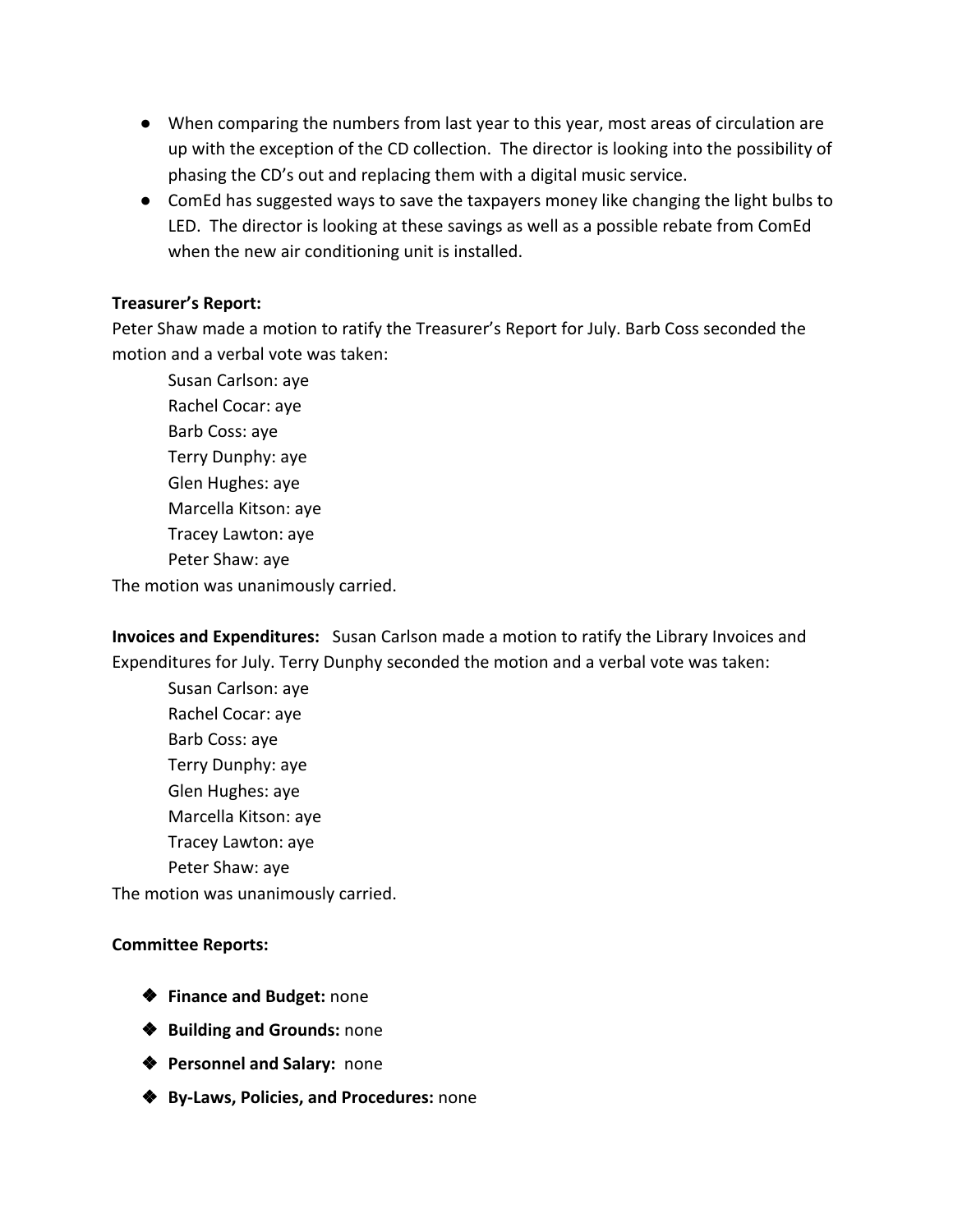❖ **Technology and Technology Resources:** none

# **Unfinished Business:**

● There has been nothing new on the creation of the Director's Evaluation.

# 2018-2019 Capital Plan changes

- There is a significant difference in the original glass estimate. According to Allen Philhower, his estimate was based on impact resistant and fire rated glass. The Director has since spoken with Dixon Glass, and it was realized that the wood in the doors requiring the new glass is not fire rated; therefore, there is no need to use fire rated glass.
- An estimate given to the Director from Complete Electric for all of the needed electrical wiring came in roughly \$5000.00 less than what Willett Hofmann and Associates estimated. Some of the electrical issues can be fixed at a later date so they can be paired with other jobs to save money.
- For the above reasons, some original estimates in the approved 2018-2019 Capital Plan were overestimated to the tune of roughly \$17,000. The Director would like those monies reappropriated for other projects.
	- $\triangleright$  One of those projects would be replacing the air conditioner in the Learning and Development room. There have been 3 estimates given for the new unit.
	- $\triangleright$  Brother's Flooring gave an estimate of \$3800.00 to lay carpeting over the asbestos tiles near the staff restroom on the lower level.
	- $\triangleright$  A discussion about the 2 estimates for asbestos abatement that is needed took place. One estimate for \$5600.00 was for the areas on the lower level: the green tile in the storage room and several areas in the Family History Room. The second estimate for \$3280.00 was for the Director's office and the faculty lounge where all of the panelling would be removed because of the asbestos glue. The estimates only include abatement.
	- $\triangleright$  A brief tour of the affected areas of the lower level was taken by the Board Members.
	- $\triangleright$  The Director recommended that the asbestos removal be moved to next year. Glen Hughes suggested that Director Deter get estimates to fix the office area and lounge once the asbestos has been removed.
- After some discussion, a motion to adjust the 2018-2019 Capital Plan to include the Brother's Flooring estimate to lay new carpeting on the lower level of the Library and to include the Most Plumbing and Mechanical estimate for removing the old air conditioning unit and replacing it with a new unit was made by Rachel Cocar. Peter Shaw seconded the motion and the motion was carried.